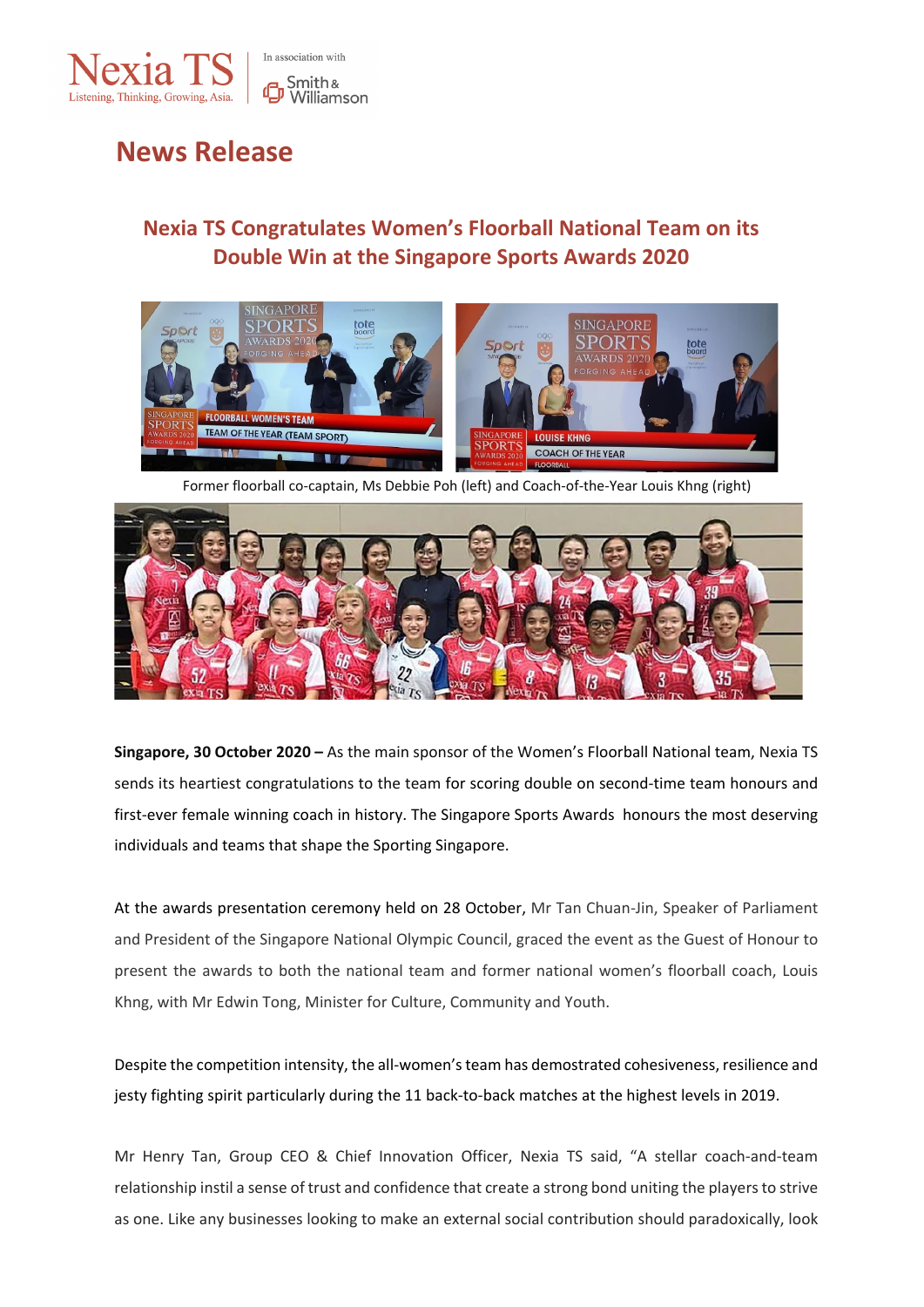

inside on how to improve employees' job satisfaction that make a material difference to boost profitability and performances. Our heartiest congratulations to both the national team and Coach Louis for achieving yet another best milestone."

## **About Singapore Sports Awards**

The Singapore Sports Awards were introduced by the Singapore National Olympic Council in 1968 to recognise the finest achievements of our athletes.

Today, the Awards have evolved to become Singapore's most highly coveted honours for sporting achievements, covering categories which cut across various facets of the sporting ecosystem – from athletes and coaches to event organisers and media.

For more information, please visit [https://www.singaporeolympics.com/.](https://www.singaporeolympics.com/)

## **About Nexia TS:**

Founded in 1993, Nexia TS today is recognised as an established accounting and advisory firm. Headquartered in Singapore, the firm has strong presence in various countries across the region. Nexia TS Shanghai is a one-stop centre providing advisory services for foreign-invested enterprises in China. NTS Malaysia and NTS Myanmar provide a full suite of corporate advisory services for clientele with operations and new foreign investments in the respective countries. Being an independent member firm of Nexia International also means that we have more than 32,000 staff serving clients at 727 offices in 122 countries. It is ranked as the top 10 largest international accounting and consulting network. For more information, please visit [www.nexiats.com.sg.](http://www.nexiats.com.sg/)